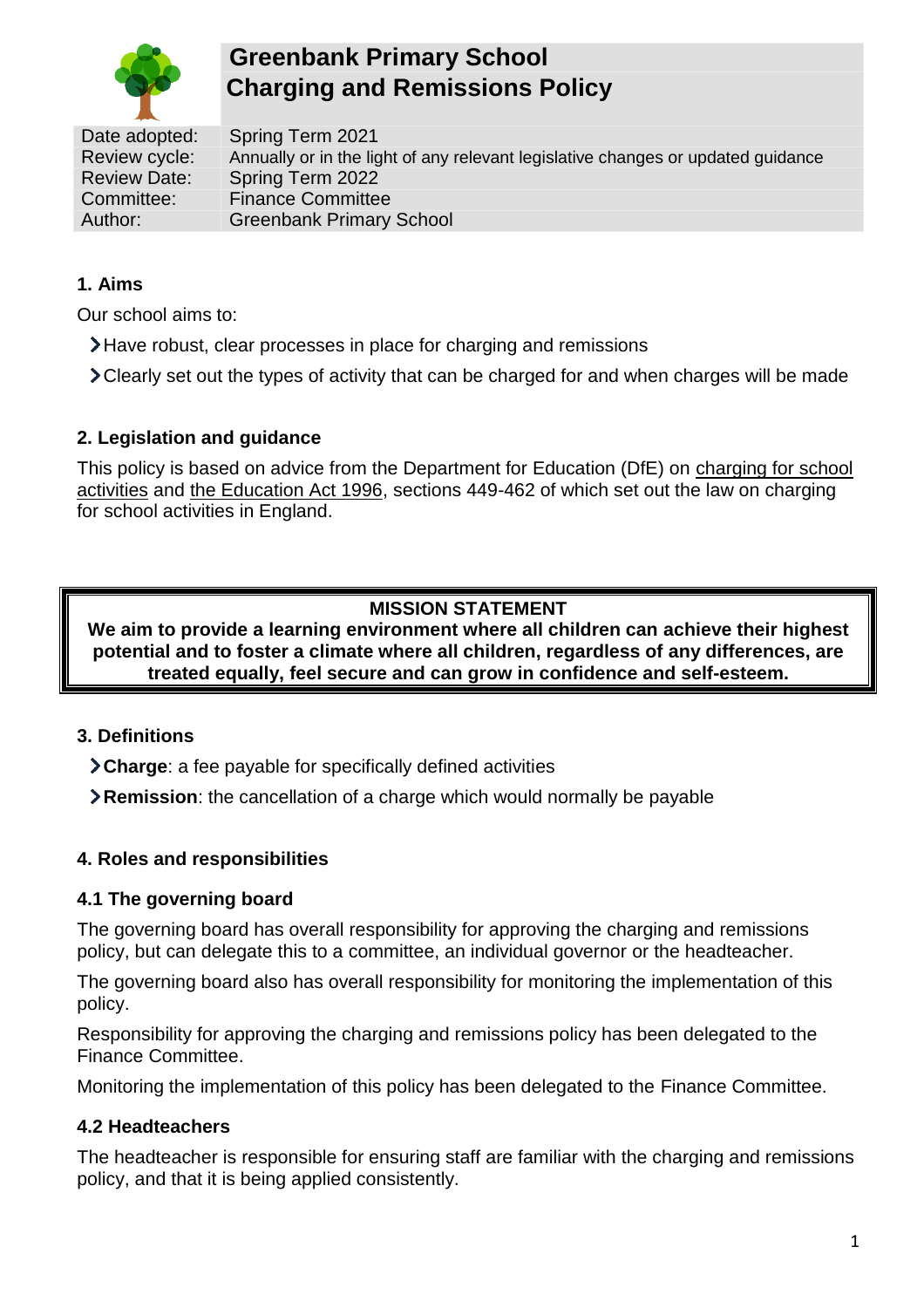# **4.3 Staff**

Staff are responsible for:

Implementing the charging and remissions policy consistently

Notifying the headteacher of any specific circumstances which they are unsure about or where they are not certain if the policy applies

The school will provide staff with appropriate training in relation to this policy and its implementation.

# **4.4 Parents**

Parents are expected to notify staff or the headteacher of any concerns or queries regarding the charging and remissions policy.

# **5. Where charges cannot be made**

Below we set out what we **cannot** charge for:

# **5.1 Education**

- Admission applications
- Education provided during school hours (including the supply of any materials, books, instruments or other equipment)
- Education provided outside school hours if it is part of:
	- The national curriculum
	- A syllabus for a prescribed public examination that the pupil is being prepared for at the school
	- Religious education
- Instrumental or vocal tuition, for pupils learning individually or in groups, unless the tuition is provided at the request of the pupil's parent
- Entry for a prescribed public examination if the pupil has been prepared for it at the school
- $\sum$  Examination re-sit(s) if the pupil is being prepared for the re-sit(s) at the school

# **5.2 Transport**

- Transporting registered pupils to or from the school premises, where the local authority has a statutory obligation to provide transport
- Transporting registered pupils to other premises where the governing board or local authority has arranged for pupils to be educated
- Transport that enables a pupil to meet an examination requirement when he or she has been prepared for that examination at the school
- Transport provided in connection with an educational visit

# **5.3 Residential visits**

- Education provided on any visit that takes place during school hours
- Education provided on any visit that takes place outside school hours if it is part of: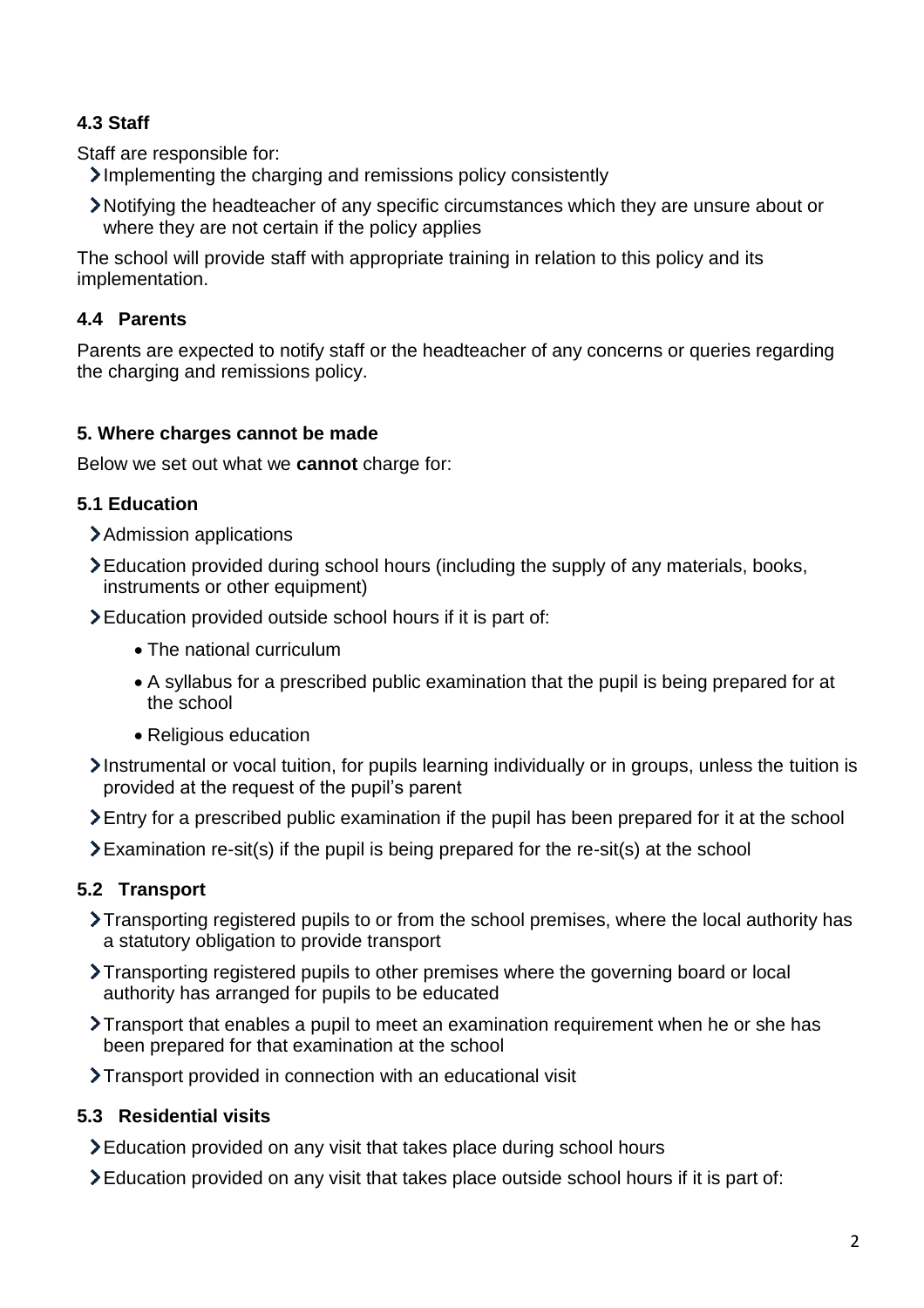- The national curriculum
- A syllabus for a prescribed public examination that the pupil is being prepared for at the school
- Religious education
- Supply teachers to cover for those teachers who are absent from school accompanying pupils on a residential visit

#### **6. Where charges can be made**

Below we set out what we **can** charge for:

#### **6.1 Education**

- Any materials, books, instruments or equipment, where the child's parent wishes him or her to own them
- Optional extras (see section 6.2)
- Music and vocal tuition, in limited circumstances (see section 6.3)
- Certain early years provision
- Community facilities
- Examination re-sit(s) if the pupil is being prepared for the re-sit(s) at the school **and** the pupil fails, without good reason, to meet any examination requirement for a syllabus

#### **6.2 Optional extras**

We are able to charge for activities known as 'optional extras'. In these cases, schools can charge for providing materials, books, instruments or equipment. The following are optional extras:

Education provided outside of school time that is not part of:

- The national curriculum
- A syllabus for a prescribed public examination that the pupil is being prepared for at the school
- Religious education
- Examination entry fee(s) if the registered pupil has not been prepared for the examination(s) at the school
- Transport (other than transport that is required to take the pupil to school or to other premises where the local authority or governing board has arranged for the pupil to be provided with education)
- Board and lodging for a pupil on a residential visit
- Extended day services offered to pupils (such as breakfast clubs, after-school clubs, tea and supervised homework sessions)

When calculating the cost of optional extras, an amount may be included in relation to:

Any materials, books, instruments or equipment provided in connection with the optional extra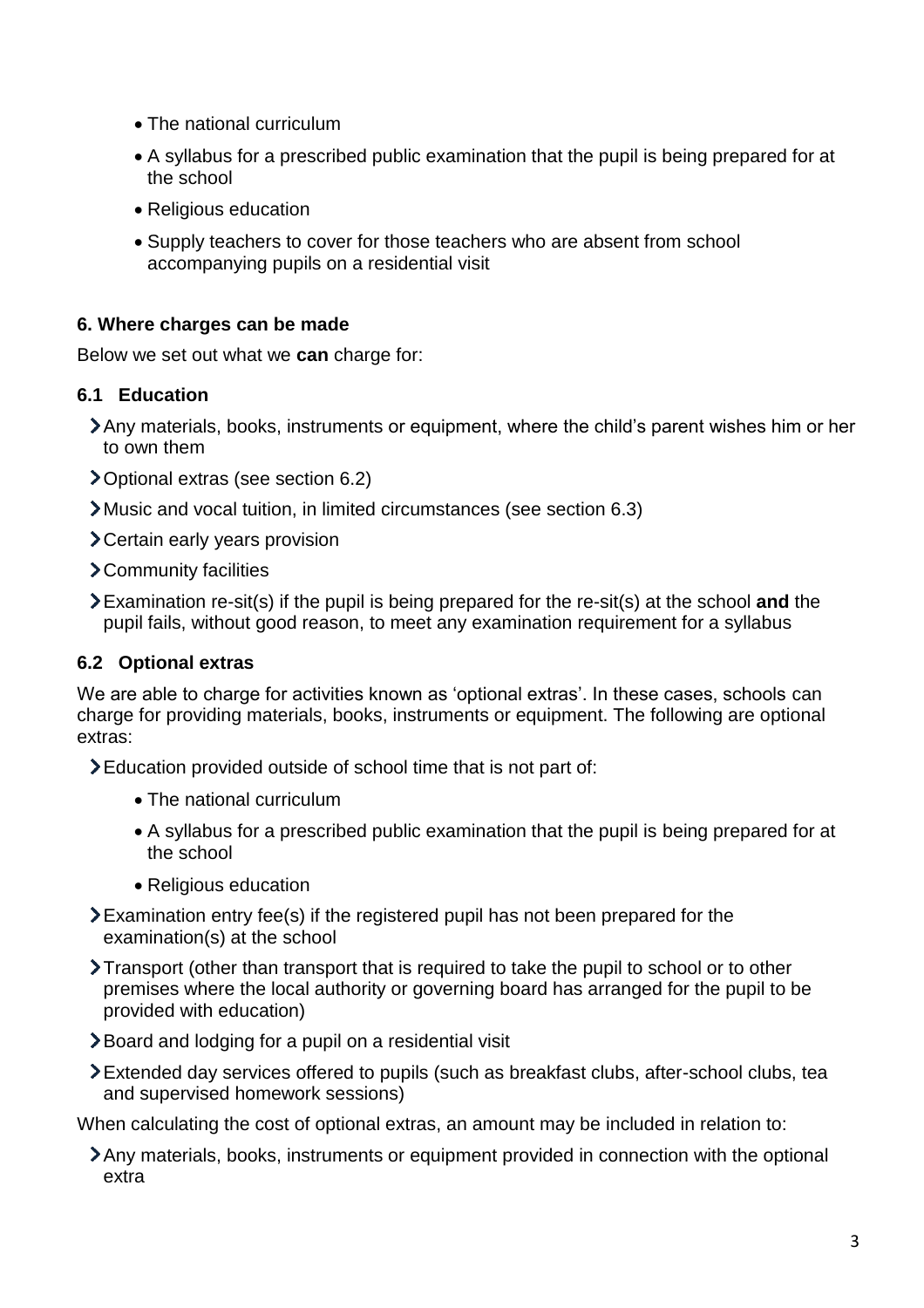The cost of buildings and accommodation

- > Non-teaching staff
- Teaching staff engaged under contracts for services purely to provide an optional extra (including supply teachers engaged specifically to provide the optional extra)
- The cost, or an appropriate proportion of the costs, for teaching staff employed to provide tuition in playing a musical instrument, or vocal tuition, where the tuition is an optional extra

Any charge made in respect of individual pupils will not be greater than the actual cost of providing the optional extra activity, divided equally by the number of pupils participating.

Any charge will not include an element of subsidy for any other pupils who wish to take part in the activity but whose parents are unwilling or unable to pay the full charge.

In cases where a small proportion of the activity takes place during school hours, the charge cannot include the cost of alternative provision for those pupils who do not wish to participate.

Parental agreement is necessary for the provision of an optional extra which is to be charged for.

# **6.3 Music tuition**

Schools can charge for vocal or instrumental tuition provided either individually or to groups of pupils, provided that the tuition is provided at the request of the pupil's parent.

Charges may not exceed the cost of the provision, including the cost of the staff giving the tuition.

Charges cannot be made:

- $\blacktriangleright$  If the teaching is an essential part of the national curriculum
- If the teaching is provided under the first access to the Key Stage 2 instrumental and vocal tuition programme
- For a pupil who is looked after by a local authority

# **6.4 Residential visits**

We can charge for board and lodging on residential visits, but the charge must not exceed the actual cost.

# **7. Voluntary contributions**

As an exception to the requirements set out in section 5 of this policy, the school is able to ask for voluntary contributions from parents to fund activities during school hours which would not otherwise be possible.

Some activities for which the school may ask parents for voluntary contributions include:

- We may ask for voluntary contributions for activities wholly or partly in school time which otherwise would be prohibited by cost. No child is excluded from any such activity on the basis of non-contribution
- Support is available towards part or all the cost of activity where there are financial difficulties or the family is in receipt of Income Support or Family Credit
- We may charge where it enables an increase in, or enriches, non-statutory extra curricula provision at any time